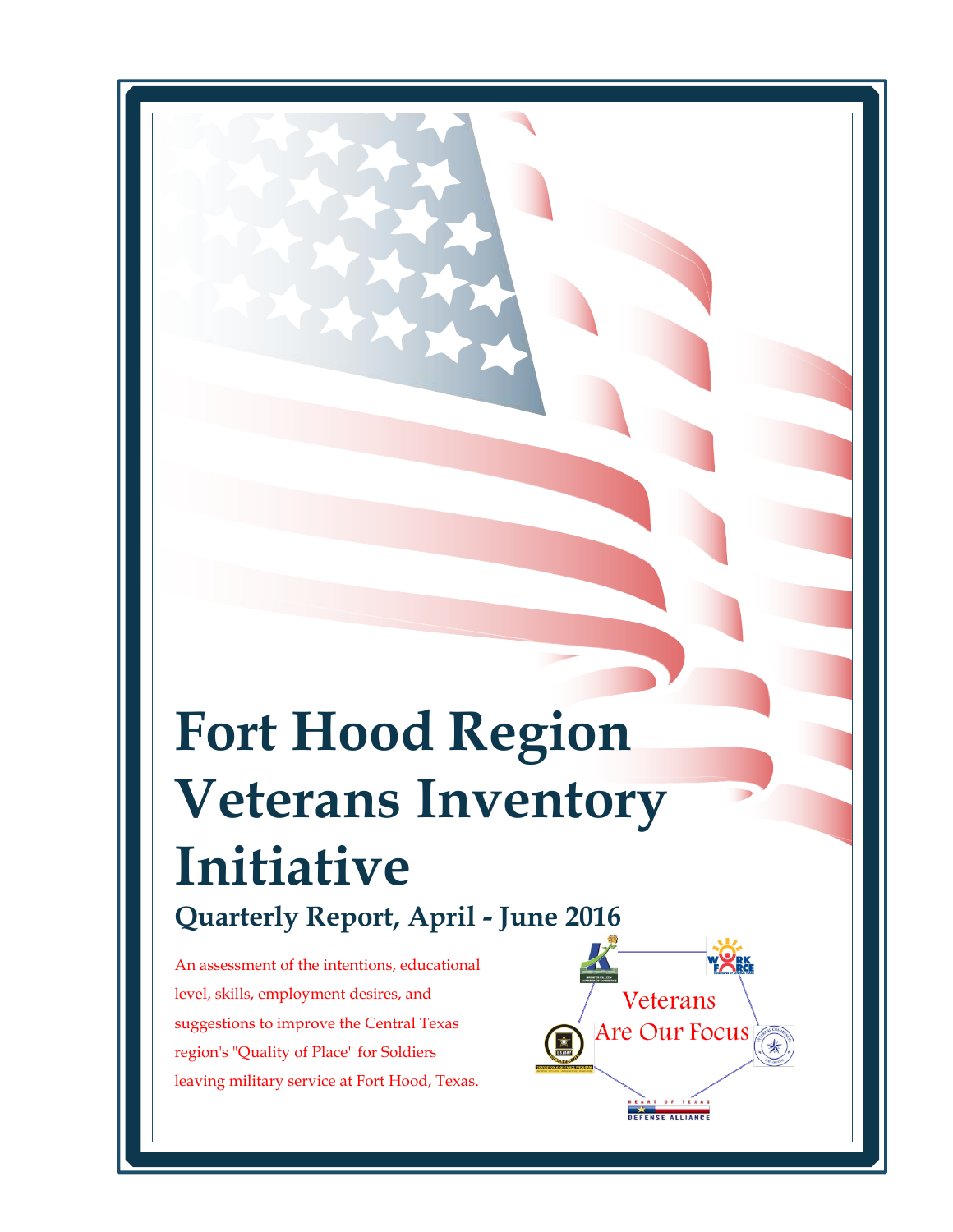

#### **Quarterly Report: 3rd Quarter, FY 2016**

(April - June 2016)

**A. BACKGROUND**: Operation Economic Transformation is the Greater Killeen Chamber of Commerce (GKCC) plan to identify, measure, and capitalize on new and emerging economic development opportunities present in the Central Texas region. In April 2006, the Greater Killeen Chamber of Commerce (GKCC) employed TIP Strategies, Inc. to conduct a study to identify, measure, and capitalize on the new and emerging economic development opportunities present in the Central Texas region. The results of their study were published in 2007.

One key recommendation from the study was to regularly administer a survey for veterans separating from military service at Fort Hood to capture insightful information regarding their skills and desired career fields post separation for all Soldiers and Spouses. In July 2006, the following parties entered into a Memorandum of Understanding (MOU) to routinely inventory the intentions, educational level, skills, and employment desires of separating Soldiers in order to improve the Fort Hood regional "Quality of Place":

- Fort Hood Soldier for Life-Transition Assistance Program (SFL-TAP)
- Workforce Solutions of Central Texas Board
- Workforce Solutions of Central Texas Service Centers
- Greater Killeen Chamber of Commerce
- Heart of Texas Defense Alliance
- Texas Veterans Commission

Data is collected via a voluntary ten-question survey administered during either the Soldier for Life - Transition Assistance Program (SFL-TAP) workshop or installation final clearance<sup>1</sup>. The purpose for the collection and analysis of this data is threefold:

1. Develop and retain the region's skilled and motivated military Veteran workforce;

2. Foster innovation and entrepreneurship; retain existing businesses, and attract new business to the region; and

3. Align the efforts of the participating agencies to enhance options for current and future/potential residents.

#### **B. DEMOGRAPHICS**

1. For the 3rd Quarter FY 2016 (April - June 2016), 1486 Soldiers completing their military service responded to the survey with the demographics graphed below.

 $1$  Retiring Soldiers may participate in TAP up to two years prior to their retirement date, while non-retiring Soldiers may participate up to one year in advance. Effective November 2012, all Soldiers separating from the military are required to attend the TAP seminar and will provide the opportunity for more Soldiers to participate in the optional Veterans Inventory Initiative survey.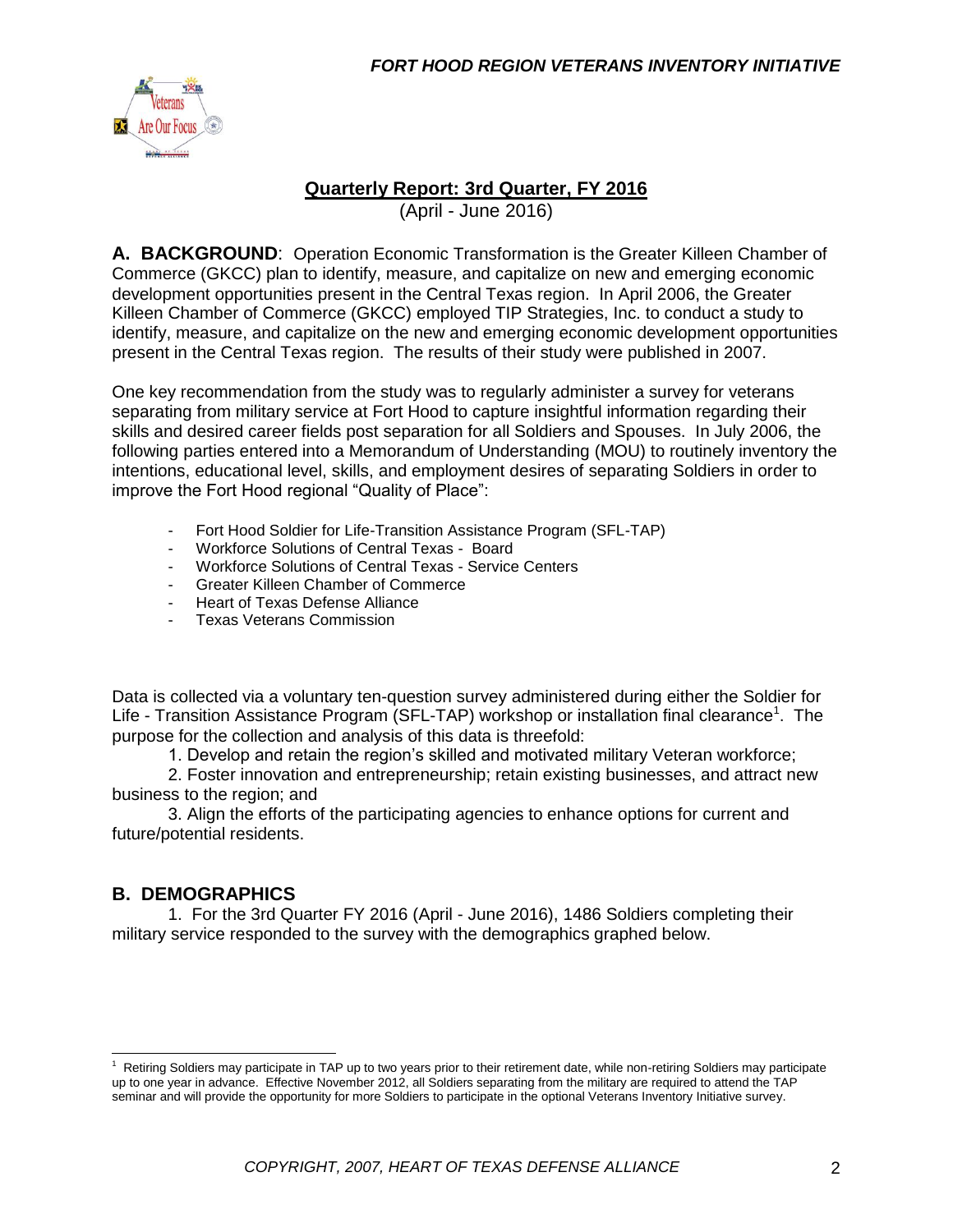

#### **DEMOGRAPHIC DISTRIBUTION**



2. The Veterans Inventory Initiative has collected data on Soldiers separating from the service at Fort Hood since FY 2007 and reports have been based on responses from a total of 38,084 separating and retiring Soldiers. For ease of viewing, the graph below charts the results of those who responded to a new and improved survey implemented during the TAP seminar in the 3rd Quarter 2014. During this timeframe (April 2014 to June 2016), the amount of those separating from the service has fluctuated between 75-80%, while the amount retiring has fluctuated between 20-26%. The results have been fairly consistent for the past nine quarters, and we will continue to monitor these results for trend analysis purposes.

# **Percentage of Separations by Type**



| Retirement |  |
|------------|--|
|            |  |

|                           | Separation | Retirement |
|---------------------------|------------|------------|
| 3rd Qtr 14                | 75.9       | 24.1       |
| 4th Qtr 14                | 78         | 22         |
| ■ 1st Qtr 15              | 79.7       | 20.3       |
| 2nd Qtr 15                | 77         | 23         |
| 3rd Qtr 15                | 78.4       | 21.6       |
| ■ 4th Qtr 15              | 79.8       | 20.2       |
| 1st Qtr 16                | 75.4       | 24.6       |
| $\blacksquare$ 2nd Qtr 16 | 75.2       | 24.8       |
| ■ 3rd Qtr 16              | 74.9       | 25.1       |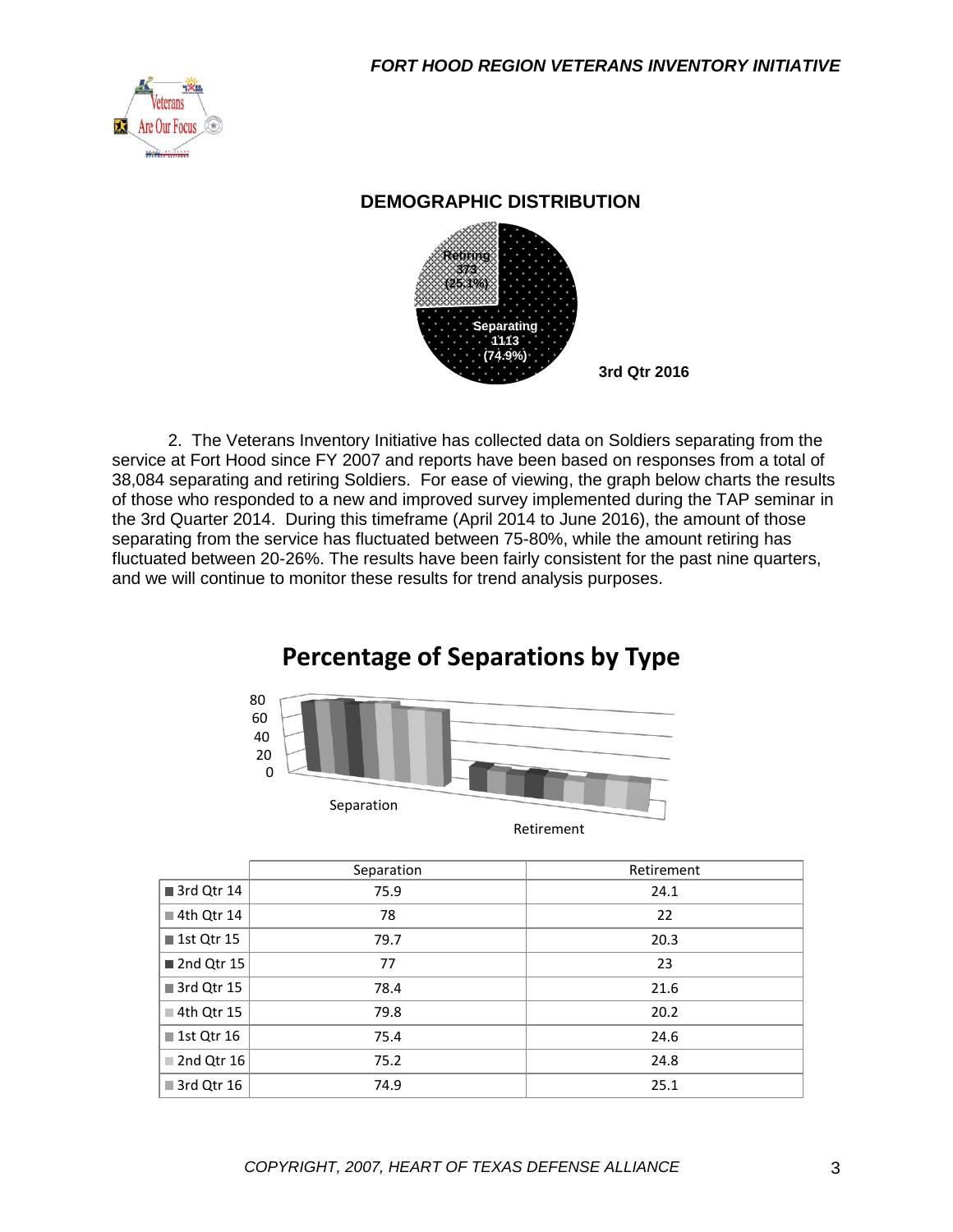

**C. INTENTIONS ON STAYING IN THE REGION**: The respondents were surveyed regarding their intentions on remaining in the region (within 30 miles of Fort Hood – generally equating to the Killeen-Temple-Fort Hood Metropolitan Statistical Area (MSA)) when their service ended. Of the 1486 respondents, 196 are listed as undecided since they did not know at the time of the survey.

1. 414 respondents (representing 27.9% of all respondents) indicated they intended to stay in the region. The inventory survey also asks respondents that if they do not intend to remain in the MSA upon leaving the service, would a job available in the area change their response. An additional 426 (28.7%) indicated they would do so if desirable employment were available. Over the past two years, 26%-35% have consistently stated they would remain in the area if a job was available.



2. When analyzing data of Soldiers' intentions on remaining in the Killeen-Temple-Fort Hood MSA over the last nine quarters, the graph below indicates that the percent of Soldiers intending to remain in the area consistently averaged between 22 and 27 percent within this time period. Prior to November 2012, TAP was voluntary, and many participating Soldiers were close to their separation date when they participated in the survey, and it is likely that many already intended to remain in Central Texas which significantly increased the percentage of Soldiers intending to stay. As such, we have chosen to focus on more current data. It is also important to note that the numbers, according to the Retired Army Personnel System, shows a continual increase in retirees remaining in the region throughout the past three years (85%–90% each quarter). We will continue to monitor these results.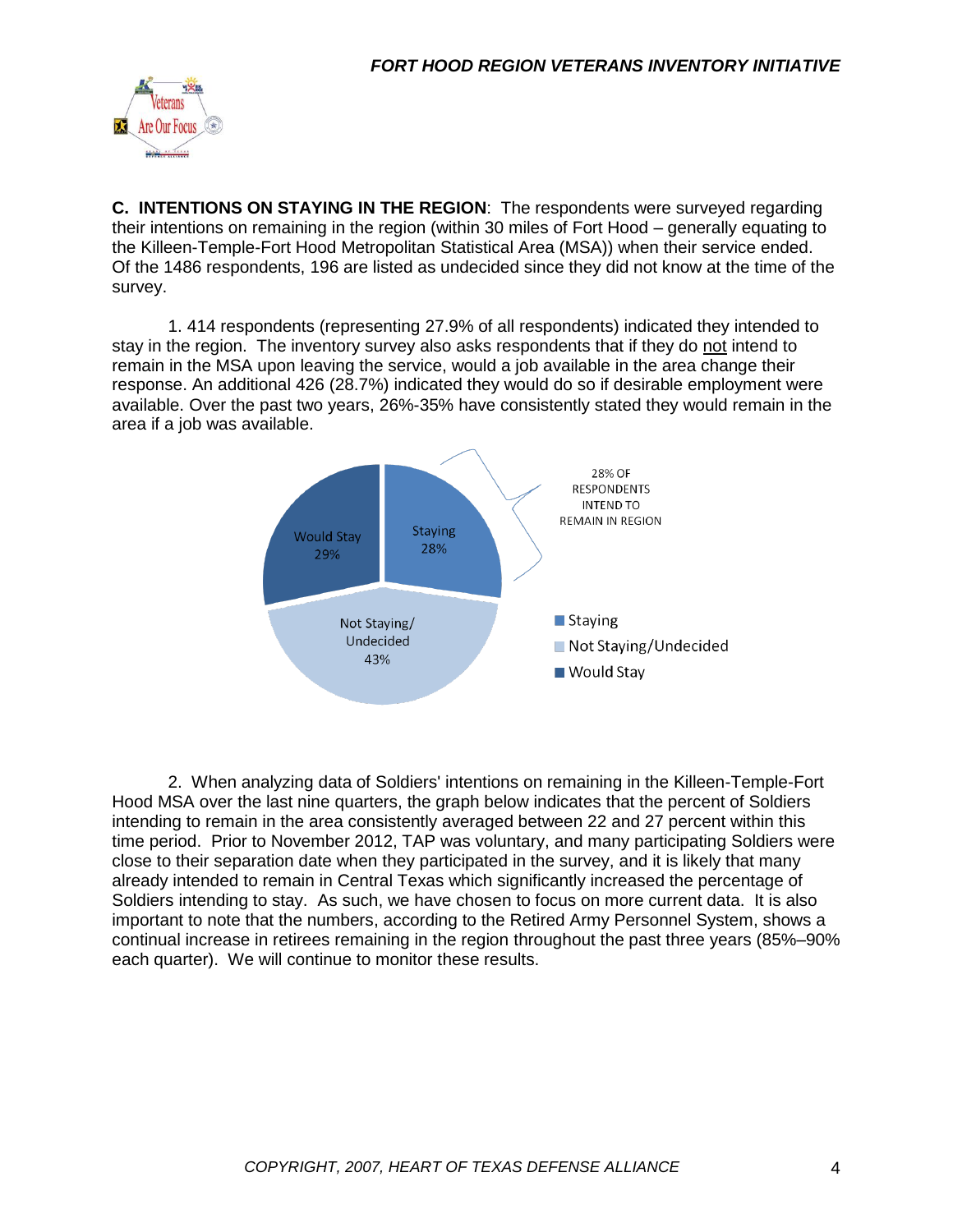



3. Military retirees residing in the MSA: While the Veterans Inventory Initiative only surveys the intent of Soldiers departing the service, we are able to more accurately track the disposition of the retiring population using data from the Retired Army Personnel System (RAPS), which is based on the actual retired Soldiers' zip code. According to RAPS, the cities of Killeen, Harker Heights, Belton, and Nolanville experienced retiree growth rates exceeding the MSA overall growth of 30.4% for the period June 2009 to June 2016.

|                       | <b>JUNE</b><br>2009 | <b>JUN</b><br>2016 | % GROWTH<br>2009 - 2016 |
|-----------------------|---------------------|--------------------|-------------------------|
| <b>KILLEEN</b>        | 8120                | 11,072             | $+36.4$                 |
| <b>COPPERAS COVE</b>  | 3,028               | 3,536              | $+16.8$                 |
| <b>HARKER HEIGHTS</b> | 1,843               | 2,606              | $+41.4$                 |
| <b>TEMPLE</b>         | 1,150               | 1,378              | $+19.8$                 |
| <b>KEMPNER</b>        | 884                 | 1,040              | $+17.6$                 |
| <b>BELTON</b>         | 826                 | 1,109              | $+34.3$                 |
| <b>LAMPASAS</b>       | 356                 | 399                | $+12.1$                 |
| <b>GATESVILLE</b>     | 350                 | 424                | $+21.1$                 |
| <b>NOLANVILLE</b>     | 266                 | 385                | $+44.7$                 |
| <b>SALADO</b>         | 206                 | 265                | $+28.6$                 |
| <b>MSA</b>            | 17,029              | 22,214             | $+30.4$                 |

In an economic impact study released in May 2016, Texas Comptroller Glenn Hegar reported that more than 287,000 retirees, survivors, and their families remained within traveling distance of Fort Hood. This number continues to grow each quarter due to 85-90% of all local retirees remaining in the region and many others moving into the region due to Quality of Life factors. Current estimates now show over 395,500 people are supported by Fort Hood locally and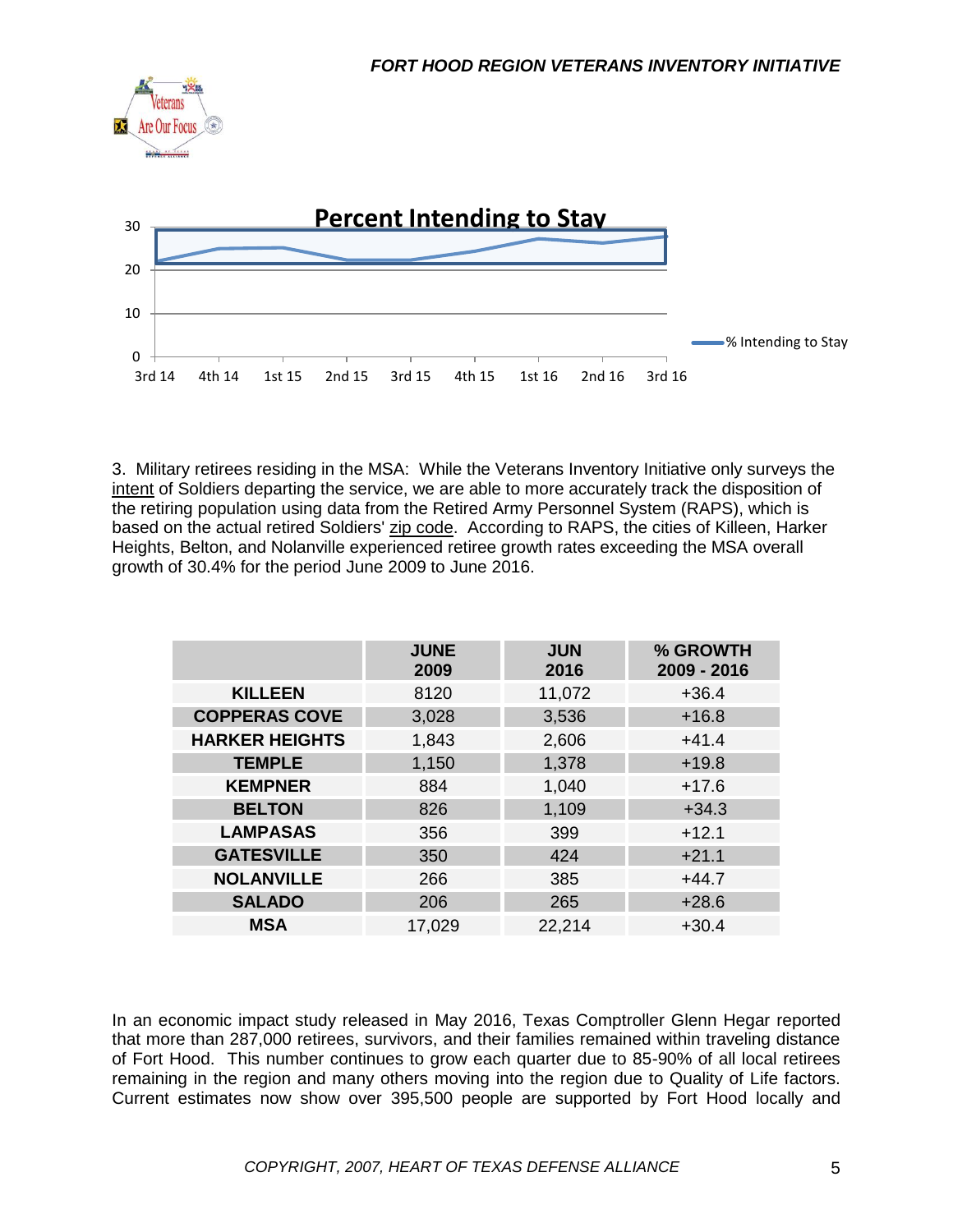

outside the MSA. Below are some key data points to provide additional insights into the growth rates locally:

a. Congress approved the federal highway bill in 2015 which designated an existing portion of US 190 (from Copperas Cove to Belton) as part of the new Interstate 14 which will run from West Texas to the Sabine River near Fort Polk. This Central Texas Corridor will connect Army facilities to strategic seaports, and will provide additional economic development opportunities for the Central Texas area, January 2016,

http://www.gulfcoaststrategichighway.org/KDH%201.21.16%20Report.html.

b. WalletHub.com reported that while the United States experienced the lowest population growth since the 1930s, Killeen was ranked number 6 in the nation for the fastest growing city out of 515 nationwide, https://wallethub.com/edu/fastest-growing-cities/7010/, December 2015.

c. Killeen was named Playful City USA by KaBOOM! for the seventh year in a row based on the city's efforts to increase the quantity and quality of playgrounds, park acreage per capita, and the number of youth served, http://killeenchamber.com/news/killeen-named-playful-city-usafor-seventh-year, June 2015.

d. The Killeen-Temple-Fort Hood MSA holds the  $3<sup>rd</sup>$  spot in the state of Texas for Leading Mid-Size City in the Prime Workforce category and  $12<sup>th</sup>$  overall in the United States, http://killeenchamber.com/index.php/news/article/area-development-ranks-the-killeen-templefort-hood-msa-12th-nationally-7th, July 2014.

e. According to the June 2014 Texas Labor Market Review, the Killeen-Temple-Fort Hood MSA increased employment over the year by 10.3 percent and decreased unemployment by 1%, http://killeenchamber.com/index.php/news/article/area-development-ranks-the-killeentemple-fort-hood-msa-12th-nationally-7th, July 2014.

f. The Killeen-Temple-Fort Hood MSA economy ranked fourth strongest in the state, and 13th strongest in the nation - just behind Houston, San Antonio, and Austin (according to Policom Corporation, http://www.policom.com/2014%20MetroRank.htm, June 2014.)

In addition to these indicators of economic stability for the Killeen-Temple-Fort Hood MSA, the Texas Comptroller also stated in the 2016 economic report that Fort Hood's economic impact was \$35.4 billion statewide. Comptroller Glenn Hegar stated "Fort Hood is an economic engine that helps growth in Texas." The report states that Fort Hood was also indirectly responsible for 201,538 jobs throughout Texas, which include the 60,159 direct jobs on Fort Hood.

**D. MILITARY OCCUPATIONAL SPECIALITIES**: Departing Soldiers represented 181 different Military Occupational Specialties (MOS). However, 80.6% (1092 of the 1354 valid respondents) can be grouped into five general areas: Combat Arms, Logistics/Transportation, Maintainers/Repairers, Medical, and Information Technology/Communications. The sixth area shown on the following chart, Other, is comprised of the remaining 262 Soldiers leaving the service with an MOS not covered in the five areas above.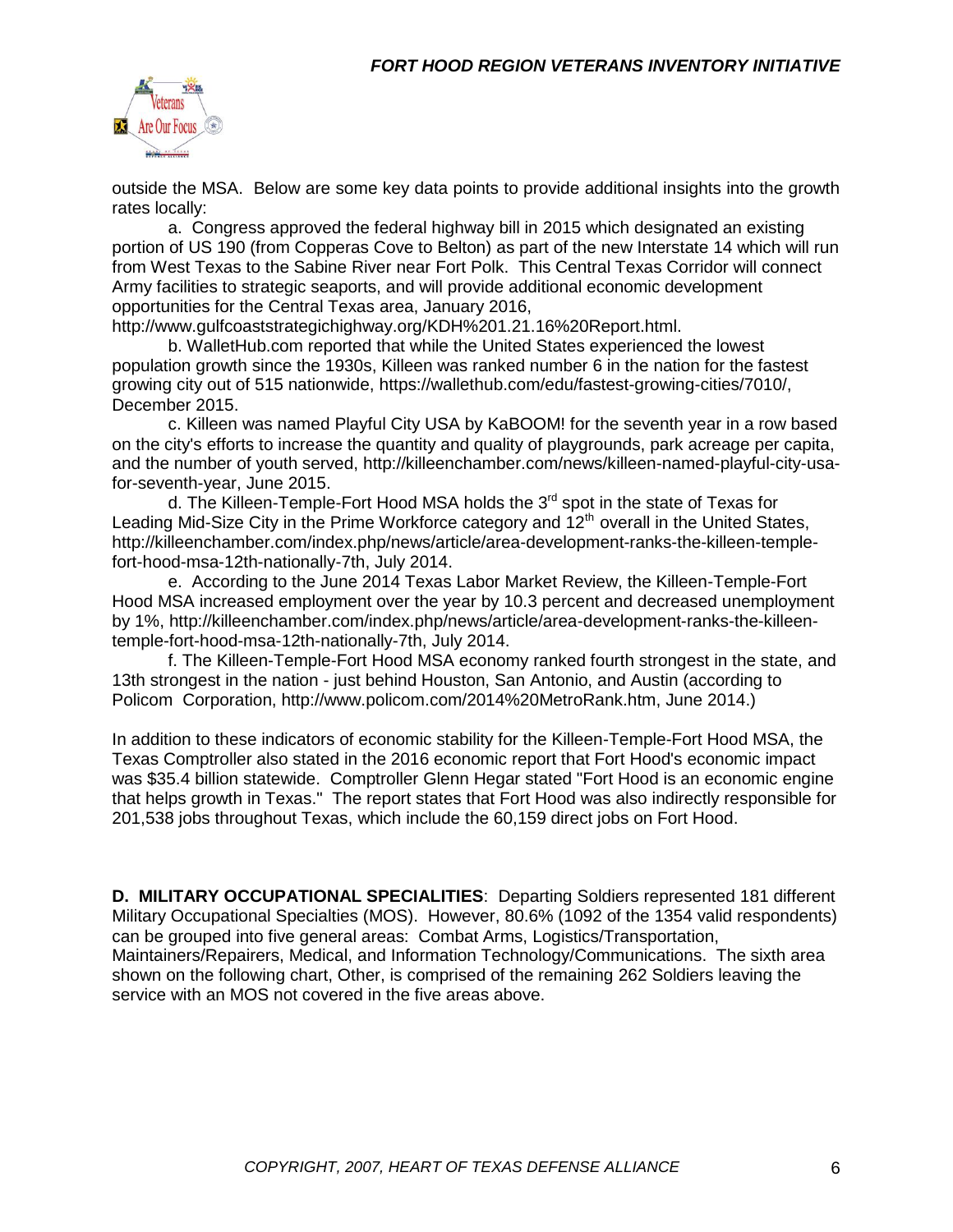



#### **COMBAT ARMS**

Traditionally, Combat Arms is the largest group and remains the largest group this quarter. Most, if not all, will be combat veterans of the Iraq/Afghanistan campaigns, which have a distinctive small-unit focus by their nature. Therefore, in addition to the skills listed below, these Soldiers would likely have extensive leadership and staff planning skills (soft skills) that would be a tremendous asset to any organization.

Soldiers in combat arms comprise 38.3%(518/1354) of the separating population.

| Infantry (226)                       | Member or leader who individually employs small arms/heavy anti-<br>armor weapons in support of combat operations.                                                                                                                                                                                                                                                                                                                                                                                                                                                       |
|--------------------------------------|--------------------------------------------------------------------------------------------------------------------------------------------------------------------------------------------------------------------------------------------------------------------------------------------------------------------------------------------------------------------------------------------------------------------------------------------------------------------------------------------------------------------------------------------------------------------------|
| <b>Armor</b> (131)                   | Member or leader who employs main battle tanks or cavalry fighting<br>vehicles in combat operations, and performs reconnaissance and<br>security.                                                                                                                                                                                                                                                                                                                                                                                                                        |
| Field Artillery (66)                 | Operate or supervise high technology cannon artillery weapons,<br>automated tactical data systems, intelligence activities, target<br>processing, radar operations, artillery surveying operations, or<br>meteorological observation.                                                                                                                                                                                                                                                                                                                                    |
| Engineer (49)                        | Of the 49 Soldiers, 29 are combat engineers and are directly<br>engaged in providing mobility, counter-mobility and survivability<br>support to combat forces. Operates, directs and assists in the<br>operation of various light and heavy engineer wheeled and tracked<br>vehicles. Directs construction of shelters and assembly of military<br>fixed bridges. Another 20 have engineer MOS specialties of<br>construction, plumber, firefighter, horizontal construction, interior<br>electrician, technical, carpentry and masonry and terrain data<br>specialists. |
| <b>Air Defense Artillery</b><br>(46) | Operate command/control/communications/computer information<br>systems or the lightweight, highly mobile Avenger or medium weight<br>Patriot Air Defense Missile systems.                                                                                                                                                                                                                                                                                                                                                                                                |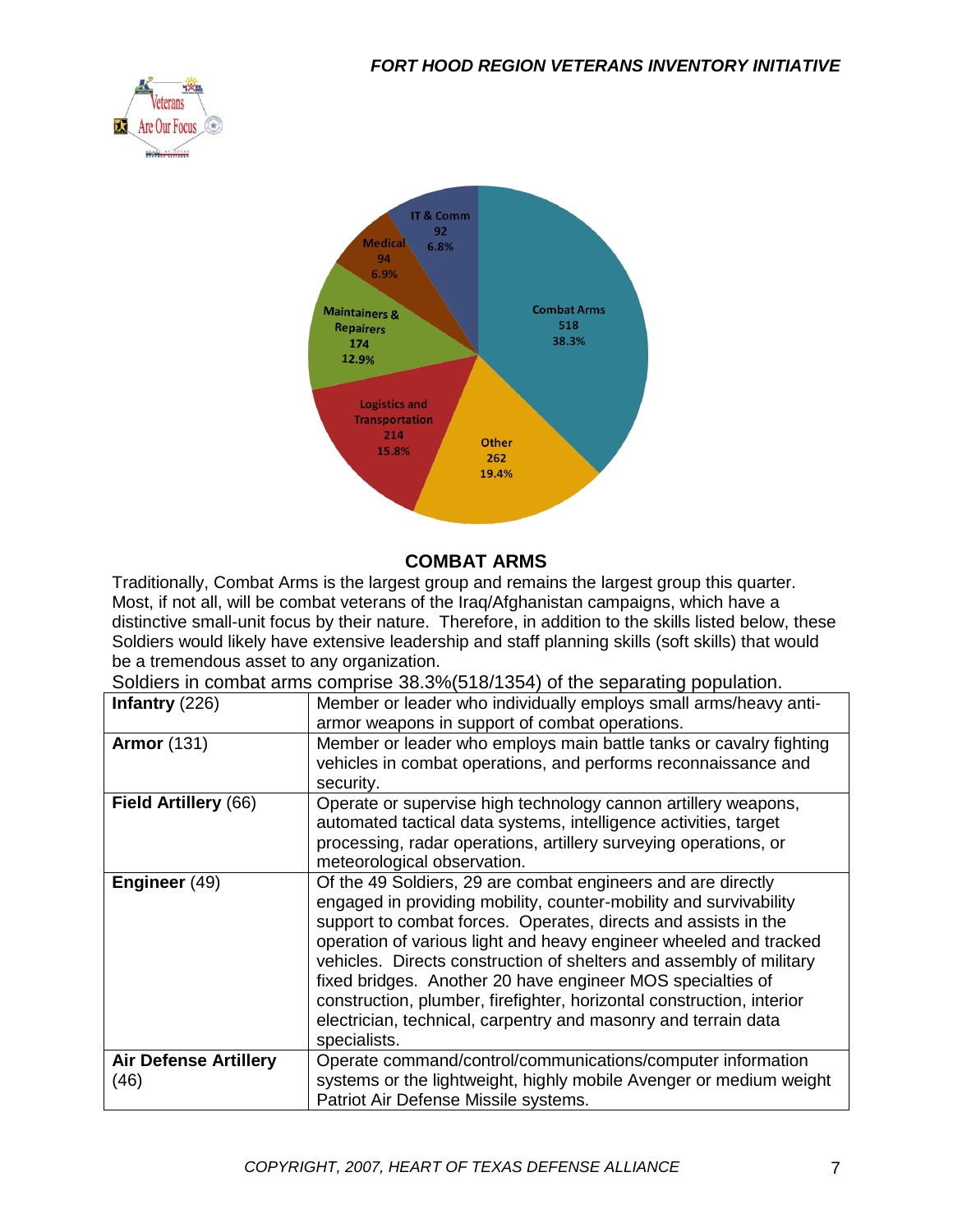

### **LOGISTICS AND TRANSPORTATION**

Soldiers serving in the logistics and transportation fields comprise 15.8%(214/1354) of the separating population. The top five categories are shown below.

| <b>Motor Transport</b><br><b>Operator (39)</b>  | Supervises and operates wheel vehicles to transport personnel and<br>cargo. Oversees and checks proper loading and unloading of cargo<br>on vehicles and trailers.                                     |
|-------------------------------------------------|--------------------------------------------------------------------------------------------------------------------------------------------------------------------------------------------------------|
| <b>Unit Supply</b><br>Specialists (34)          | Supervise or perform duties involving the request, receipt, storage,<br>issue, accountability, and preservation of individual, organizational,<br>installation, and expendable supplies and equipment. |
| <b>Automated Logistical</b><br>Specialists (32) | Supervise and perform management or stock record/warehouse<br>functions pertaining to receipt, storage, distribution and issue, and<br>maintain equipment records and parts.                           |
| <b>Food Service</b><br>Specialists (27)         | Supervise or prepares, cooks and serves food in field or garrison<br>food service operations.                                                                                                          |
| <b>Petroleum Supply</b><br>Specialists (26)     | Supervise the receipt, storage, accountability, and cares for<br>dispensing, issuing and shipping bulk or packaged petroleum, oils,<br>and lubricants.                                                 |

# **MAINTAINERS/ REPAIRERS**

Soldiers that work in the field of maintenance and repair comprise 12.9%(174/1354) of the separating population. The top four categories are shown below.

|                                | are coparating population. The top four categories are chown bolow.         |
|--------------------------------|-----------------------------------------------------------------------------|
| <b>Wheeled Vehicle</b>         | Supervise and perform unit, direct support and general support level        |
| Mechanics (58)                 | maintenance and recovery operations on light and heavy wheeled              |
|                                | vehicles, their associated trailers and material handling equipment.        |
| Special purpose (48)           | 8 different low-density fields that require a degree of technical skills    |
|                                | that would support the repair and maintenance of Army vehicles and          |
|                                | equipment. These skills include metal workers (welders),                    |
|                                | machinists, small arms and fire control repair, power generation,           |
|                                | computer/detection systems, radar, avionic communication                    |
|                                | equipment, and special purpose equipment (such as HVAC and                  |
|                                | refrigeration systems).                                                     |
| <b>Aviation repairers (35)</b> | 10 different enlisted specialties (less pilots and air traffic controllers) |
|                                | ranging from aircraft structural repairers to airframe-specific             |
|                                | armament/electrical/avionics system repairers.                              |
| <b>Tracked Vehicle</b>         | Perform or supervise unit maintenance, diagnose, and troubleshoot           |
| Mechanics (31)                 | malfunctions on gas turbine and diesel power plants; the suspension,        |
|                                | steering, hydraulics, auxiliary power units, and the armament/fire          |
|                                | control systems on tracked vehicles including the M1 Abrams main            |
|                                | battle tank and Bradley Fighting Vehicle.                                   |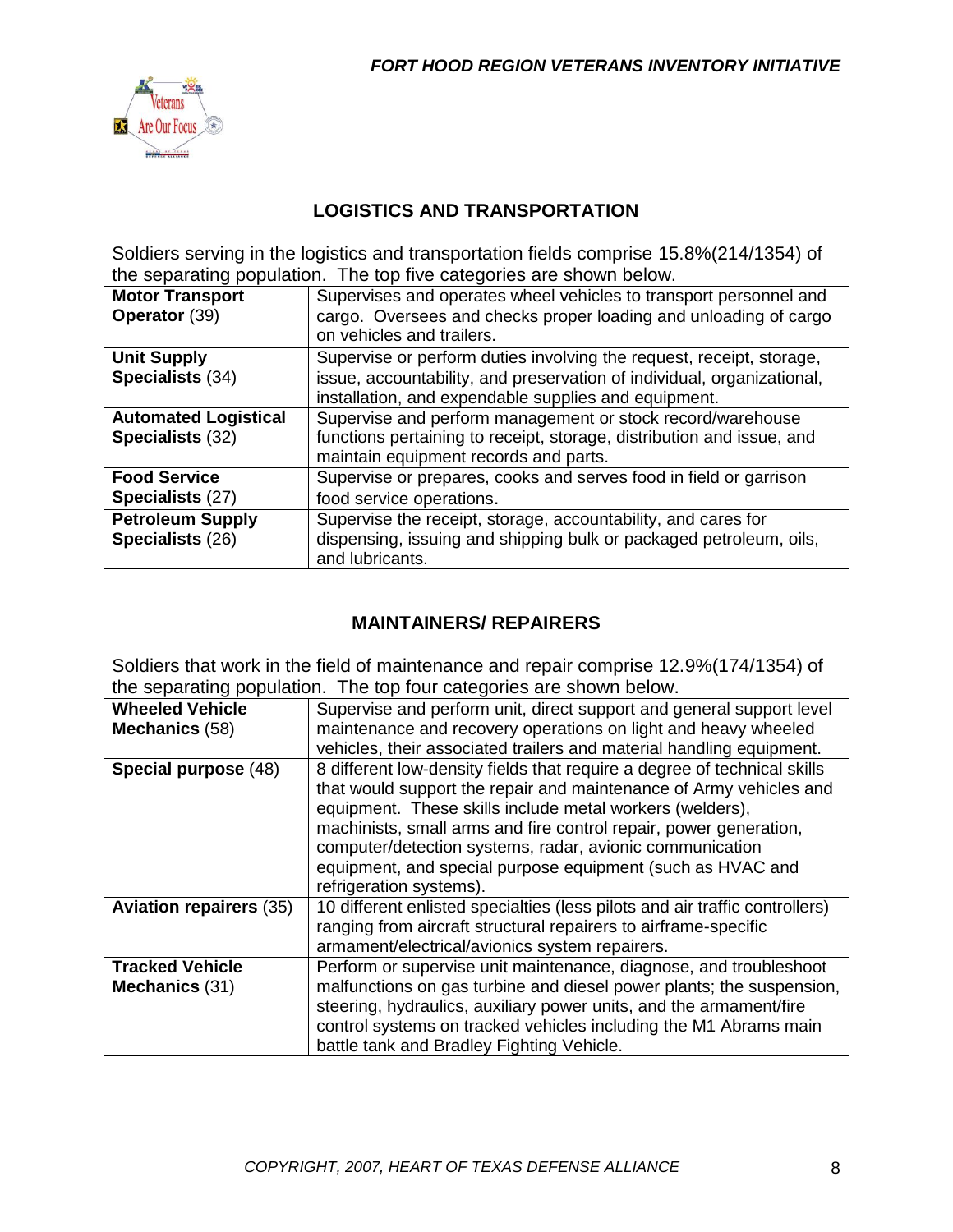

# **MEDICAL**

Personnel in the medical field make up 6.9%(94/1354) of the separating population. The top two categories are shown below.

| <b>Health Care Specialist</b><br>(48) | Provide emergency medical treatment, limited primary care, force<br>health protection, evacuation in a variety of operational and clinical<br>settings from point of injury or illness through the continuum of<br>military health care under the supervision of a physician, nurse or<br>physician's assistant. As a field combat medic, provides emergency<br>medical care/treatment at point of wounding on the battlefield or to |
|---------------------------------------|--------------------------------------------------------------------------------------------------------------------------------------------------------------------------------------------------------------------------------------------------------------------------------------------------------------------------------------------------------------------------------------------------------------------------------------|
| Other $(46)$                          | battle and non-battle casualties during wartime.<br>4 Vet Food Inspectors, 4 Preventive Medicine Specialists, 3 Medical<br>Logistics Specialists, 3 Dental Specialists, 3 Radiology Specialists, 3<br>Medical-Surgical Nurses, 2 Biomedical Equipment Specialists, 2<br>Obstetrics/Gynecology Nurses, and 22 other Soldiers with various<br>medical specialty MOSs.                                                                  |

# **INFORMATION TECHNOLOGY AND COMMUNICATIONS**

The information technology and communications field makes up 6.8%(92/1354) of the separating population. The top six categories are shown below.

| <b>Signal Support</b>        | Supervise, install, employ, maintain, troubleshoot and assist users   |
|------------------------------|-----------------------------------------------------------------------|
| <b>Systems Specialist</b>    | with battlefield signal support systems, terminal devices, satellite  |
| (24)                         | communications equipment and automated telecommunications             |
|                              |                                                                       |
|                              | computer systems, to include local area networks, wide area           |
|                              | networks and routers. Integrate signal systems and networks;          |
|                              | performs unit level maintenance on authorized signal equipment and    |
|                              | associated electronic devices; train and provide technical assistance |
|                              | to users of signal equipment.                                         |
| <b>Information</b>           | Supervise, install, operate and perform unit level maintenance on     |
| <b>Technology Specialist</b> | multi-functional/multi-user information processing systems,           |
| (19)                         | peripheral equipment, and associated devices. Perform analyst and     |
|                              | information assurance functions and conducts data system studies.     |
|                              | Perform Information Services Support Office (ISSO) duties of          |
|                              | printing, publications, records management and Communication          |
|                              | Security (COMSEC) custodian functions and certification authority     |
|                              | duties in support of the Defense Message System (DMS).                |
| <b>Multichannel</b>          | Supervise, install, operate and perform unit level maintenance on     |
| <b>Transmission System</b>   | multi-channel line-of-site and tropospheric scatter communications    |
| <b>Operator-Maintainer</b>   | systems, communications security (COMSEC) devices, and                |
| (13)                         | associated equipment.                                                 |
| <b>Satellite</b>             | Satellite Communication Systems Operator-Maintainers are              |
|                              |                                                                       |
| <b>Communication</b>         | responsible for making sure that the lines of communication are       |
| <b>Systems Operator-</b>     | always up and running. They install, operate, maintain and repair     |
| Maintainer (9)               | strategic and tactical multichannel satellite communications.         |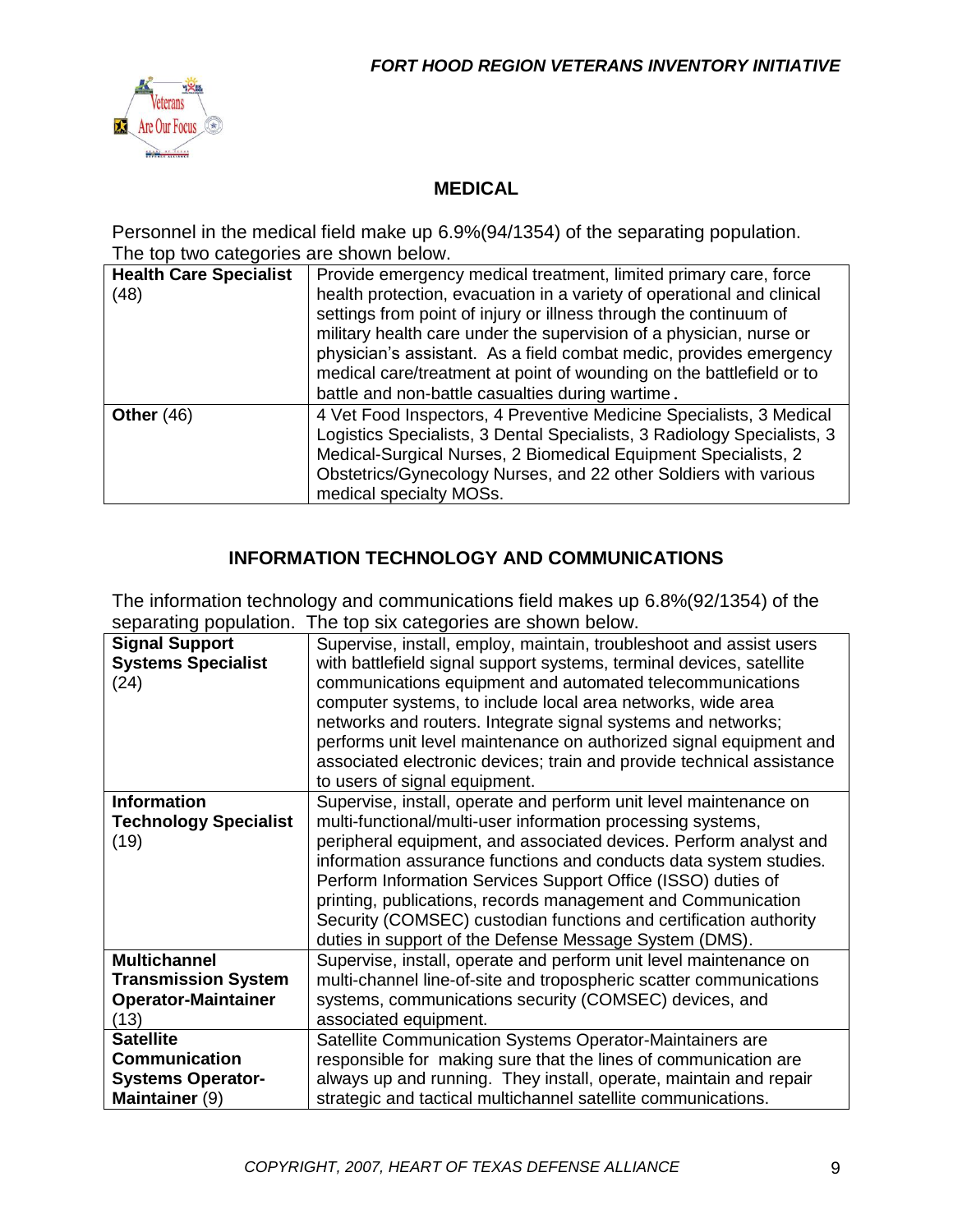

| <b>Nodal Network System</b><br><b>Operator-Maintainer</b><br>(8) | The Nodal Network Systems Operator-Maintainer supervises,<br>installs, operates, and performs systems maintenance on large and<br>small electronic switches; system control centers; node management<br>facilities; associated multiplexing and combat net radio interface<br>(CNRI) equipment; short range line of sight radio systems;<br>communications security (COMSEC) devices; and other equipment<br>associated with network switching operations. |
|------------------------------------------------------------------|------------------------------------------------------------------------------------------------------------------------------------------------------------------------------------------------------------------------------------------------------------------------------------------------------------------------------------------------------------------------------------------------------------------------------------------------------------|
| <b>Cable Systems</b><br>Installer-Maintainer (5)                 | Cable Systems Installer-Maintainers are primarily responsible for<br>installing, operating and performing maintenance on cable and wire<br>communications systems, communication security devices and<br>associated equipment.                                                                                                                                                                                                                             |

### **E. DESIRED POST- MILITARY SERVICE EMPLOYMENT:**

Respondents are asked to indicate the type (or types) of post-military employment they desire. If married, they can indicate their spouse's employment preferences as well. In order to standardize input for ease of analysis, the survey provides 14 broad categories conforming to industry categories found in the North American Industrial Classification System (NAICS). The choice "other" is offered when a specific desired category is not provided. For this quarter, the responses were very low in regards to the question asking for the Soldier's desired area of employment upon separation; 751 of those surveyed did not answer that particular question. Because this survey is voluntary and can be taken up to a year before the date of separation during the Soldier For Life-Transition Assistance Program, it may be very possible that at the time of the survey, the majority just did not know what area of employment he/she would prefer. For this 3rd Quarter report, of those remaining who did respond to this question (735 Soldiers and 592 spouses), the top five desired categories of post-military service employment were<sup>2</sup>:

1. Soldiers Separating:

#### **SOLDIER SPOUSE** 1. Other: 150 2. Law Enforcement/Security: 81 2. Medical/Health Field: 127 3. Management/Business: 72 3. Administrative/Office: 72 4. Medical/Health Field: 72 4. Education/Teaching: 53 5. Education/Teaching: 61 5. Management/Business: 36

<sup>&</sup>lt;sup>2</sup>Employers desiring to hire Fort Hood veterans should contact Fort Hood Soldier for Life -Transition Assistance Program (formerly known as ACAP) directly through the TAP Director of Marketing, Mr Robert Schumacher: at (254)288-0827; [Robert.c.schumacher.civ@mail.mil;](mailto:Robert.c.schumacher.civ@mail.mil) or by posting their opportunity and company website URL on the TAP website [\(www.acap.army.mil\)](http://www.acap.army.mil/). Mr Schumacher can coordinate employer participation in a host of TAP transition events, as well as assist with highly specialized targeted hiring initiatives. Employers may place a job posting via "Work in Texas" (www.workintexas.com) - a statewide, internet-based job-matching system through Workforce Solutions of Central Texas (WFSCT) (254) 200-2020. The Texas Veterans Services (TVC) staff work closely with the Central Texas Workforce Business Services including job development, direct referrals, and military skills-civilian occupations matching. Contact Adam Jones, TVC Supervisor, (254) 200-2038.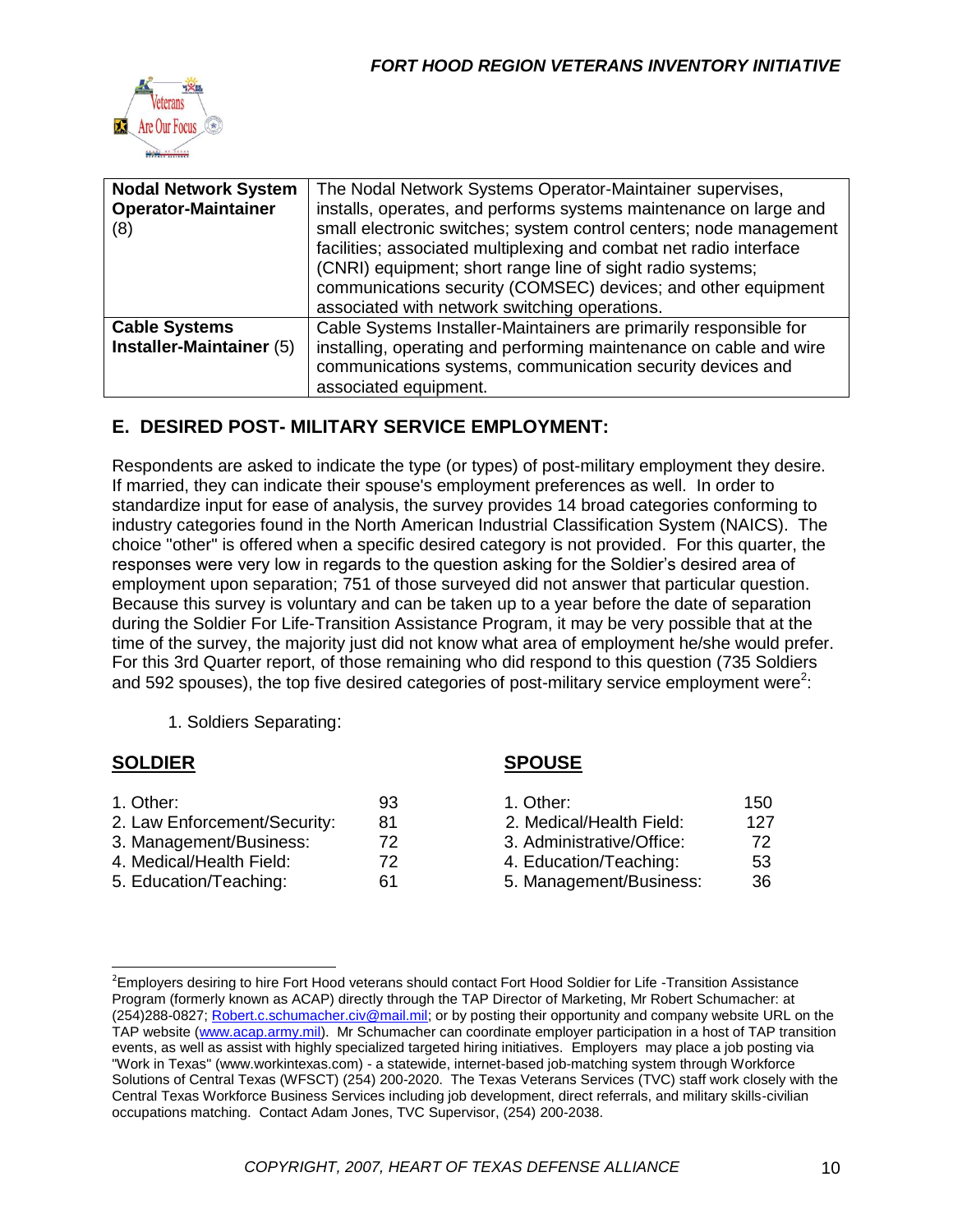

The anomalies in Military Occupational Specialty (MOS) data may have been carried over to the types of post-service employment desired. Law Enforcement/Security has always ranked as one of the top five desired career choices for post-service employment, which continues to be the case this quarter and is most likely attributed to the large number of Soldiers separating with a Combat Arms MOS. Soldiers with a medical-related specialty are usually considered "low density." Since 7% of the respondents came from that field, it is likely that most would desire post-service employment in the medical field. Since October 2007, the top desired careers for spouses have always included Administrative/Office, Education/Teaching, Management/Business, and Medical/Health Field, with the Medical/Health Field remaining the number two choice for spouses the last two quarters. On the survey, Soldiers are given fifteen different choices of desired jobs after separation for them, as well as their spouse, and "other" is one of those choices. This choice continues to remain one of the top five choices for both the Soldier and their spouse (top choice for both this quarter).

2. Soldiers Retiring:

The top categories of desired post-service employment for those retiring from military service are:

| 1. Aviation:                  | -97 |
|-------------------------------|-----|
| 2. Management/Business:       | 90  |
| 3. Admin/Office:              | 79  |
| 4. Communication/Electronics: | 53  |
| 5. Law Enforcement/Security:  | .51 |

Management/Business is usually the number one desired job for retirees, but moved to the second choice this quarter. Administration/Office has typically been one of the top two desired areas of employment for retirees, and has moved to the number three spot this quarter. The surprising find when analyzing the results from the survey this 3rd Quarter 2016 was that the number one desired job after Soldiers retire from the service is Aviation, while it was the number two desired area of employment last quarter. While the amount of those leaving the service with an Aviation MOS was not that large of an amount this quarter, it was determined that many listing Aviation as a choice come with a background of military experience that could easily transpose to the Aviation industry. It was also announced that an Aviation firm relocating to the Central Texas area would be hiring, and was present at the recent job fair on Fort Hood. This could be one of the reasons for Aviation moving to the highest category for a desired job after leaving the service. We will continue to monitor this trend.

#### 3. Employment:

a) According to a previous study by Payscale.com in 2012, management consultation is at the top of the list for best jobs for veterans. The following is a list of the 16 most common and wellpaid occupations that veterans of all services across the United States have entered since transitioning from the military service.

- **Management consultant**
- **Program manager, information technology**
- **Systems analyst**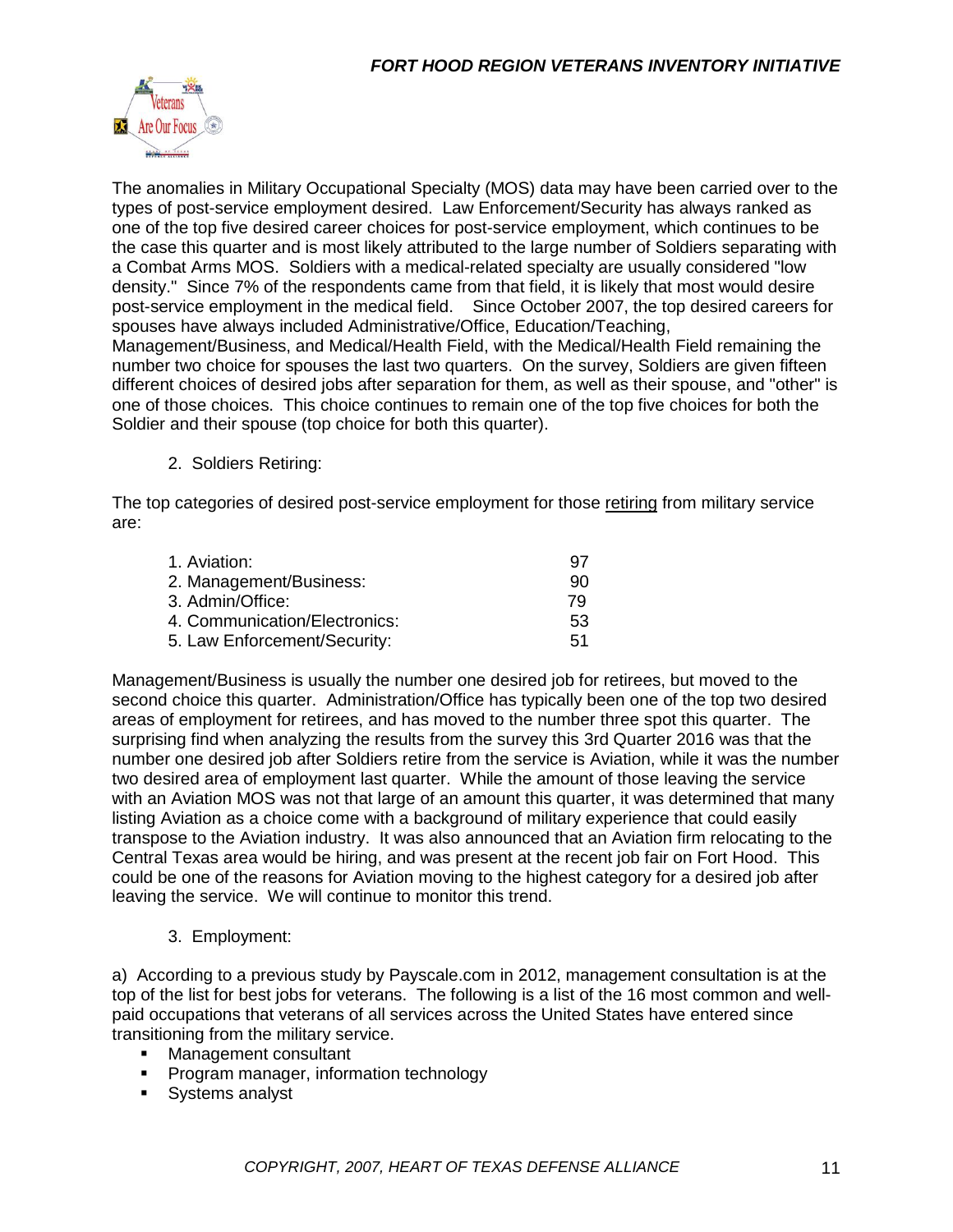

- FBI agent
- Field service engineer, medical equipment
- **Systems engineer**
- Information technology consultant
- **Intelligence analyst**
- **Helicopter pilot**
- **Network engineer**
- **Project manager, construction**
- **Technical writer**
- **Business development manager**
- Network administrator, information technology
- **Heating, ventilation, and air conditioning service technician**
- **Fireman**

b) Orion International, an employment placement service for former military personnel, finds that officers and senior-enlisted personnel typically find success in high-level management positions, with many major corporations offering "fast-track" leadership development for veterans. Officers and Non-Commissioned Officers eligible to retire have spent many years leading increasingly larger and more complex organizations, are graduates of an Army Professional Education system that focuses on developing their leadership skills, and have demonstrated success as a result of their longevity of service. Employers are looking to former military personnel due to their leadership experience, transferrable skills, and proven accountability. These veterans are known for being highly energetic and motivated and are also known for being career-oriented, goal-oriented, and are very familiar with being in a position where accountability is high. As such, it is essential to help place those with strong leadership skills back into the private sector work force who have mastered the skills of management during military service, and many companies are looking to veterans to fulfill that need.

c) The Institute for Veterans and Military Families at Syracuse University performed a comprehensive study in March 2012 on the traits of military veterans and developed a report of the results titled, ["The Business Case for Hiring a Veteran.](file:///C:/Users/LeeAnn/Documents/Veterans%20Inventory%20Initiative/1st%20Qtr%2016/The%20Business%20Case%20for%20Hiring%20a%20Veteran%203-6-12.pdf)"

This study reported that previous military service resulted in leadership ability and a strong sense of mission, which are highly valued traits in a competitive business environment. Of the ten traits discussed in the paper, it identified that Veterans are adept at skills transfer from their past military experience to the new work environment, they are able to act quickly and decisively in a changing environment, they demonstrate high levels of resiliency, exhibit advanced teambuilding skills, and possess a strong organizational commitment. This research supports very compelling reasons for hiring individuals with military background and experience. Their discipline, drive, and motivation are characteristics that make them desirable employees. The Killeen-Temple-Fort Hood MSA has a large pool of educated veteran job applicants to choose from and it is clear that many would respond favorably to remaining in the area if the right job was available to choose from at the end of their service in the military.

While it is understandable that jobs readily available within the area would retain many more Soldiers within the MSA upon leaving the service, the Census Bureau has confirmed that more than 2.4 million businesses are owned by military veterans. The U.S. Small Business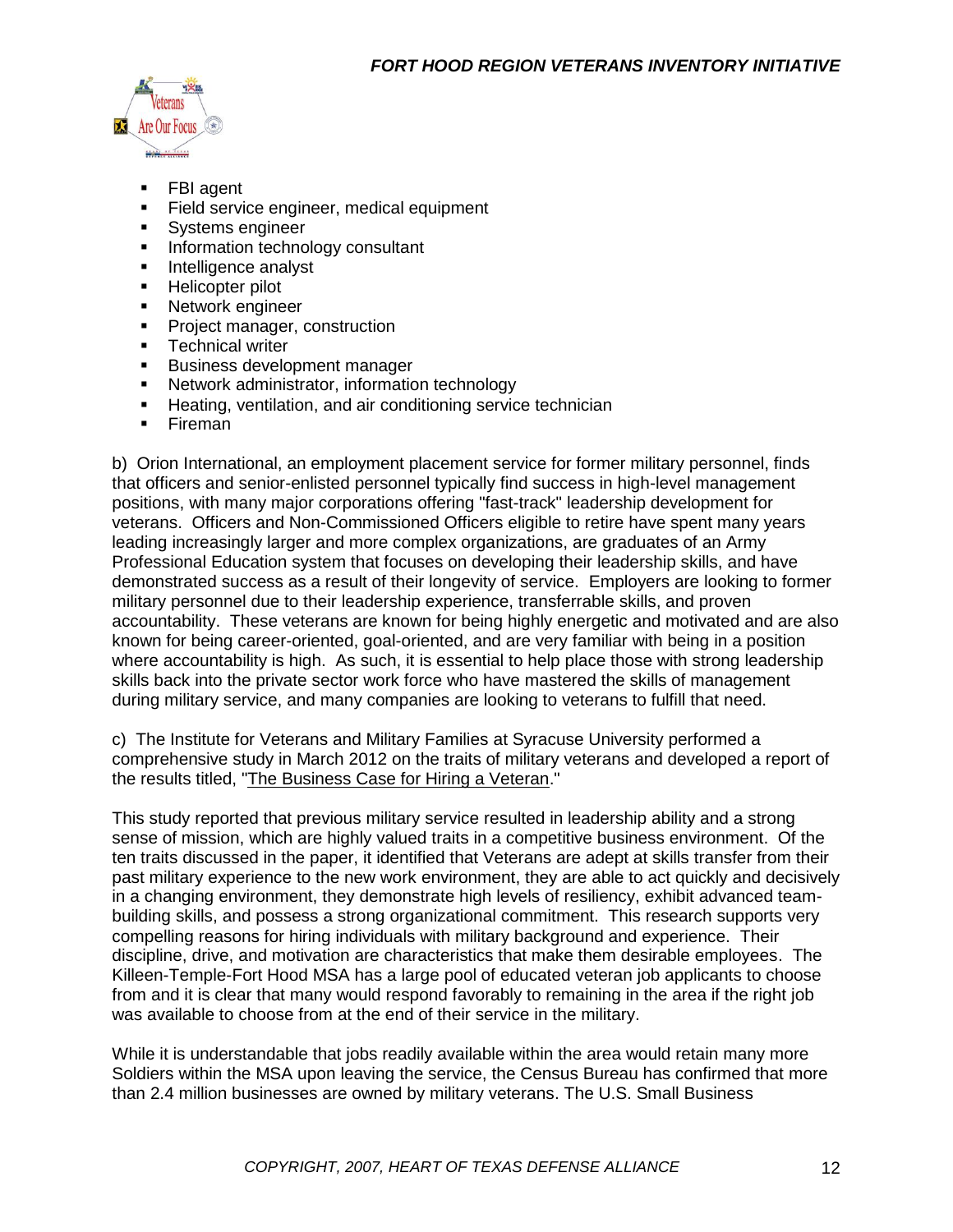

Administration, Office of Advocacy, reported that 9% of all businesses in the U.S. were owned by veterans in 2013. Veterans have many years of military experience preparing them for the rigors of running a small business, and many find that entrepreneurship is a more appealing opportunity when transitioning to the civilian workforce. The combination of self-driven veterans and an inexpensive cost of living makes the Killeen-Temple-Fort Hood MSA a desirable place to remain after their service.

d) The *Operation Economic Transformation* Report identified four "target industries" or clusters that present the Greater Fort Hood Region with immediate opportunities for economic growth:

Information Technology Transportation and Logistics Healthcare Services Business Services

Clusters are geographic concentrations of interconnected firms and institutions utilizing related applications and serving similar markets. When fully developed, clusters can act as the principal drivers of economic growth and innovation in a region. The report recommended pursuing the development of these four clusters through a coordinated strategy of business retention, recruitment and entrepreneurship.

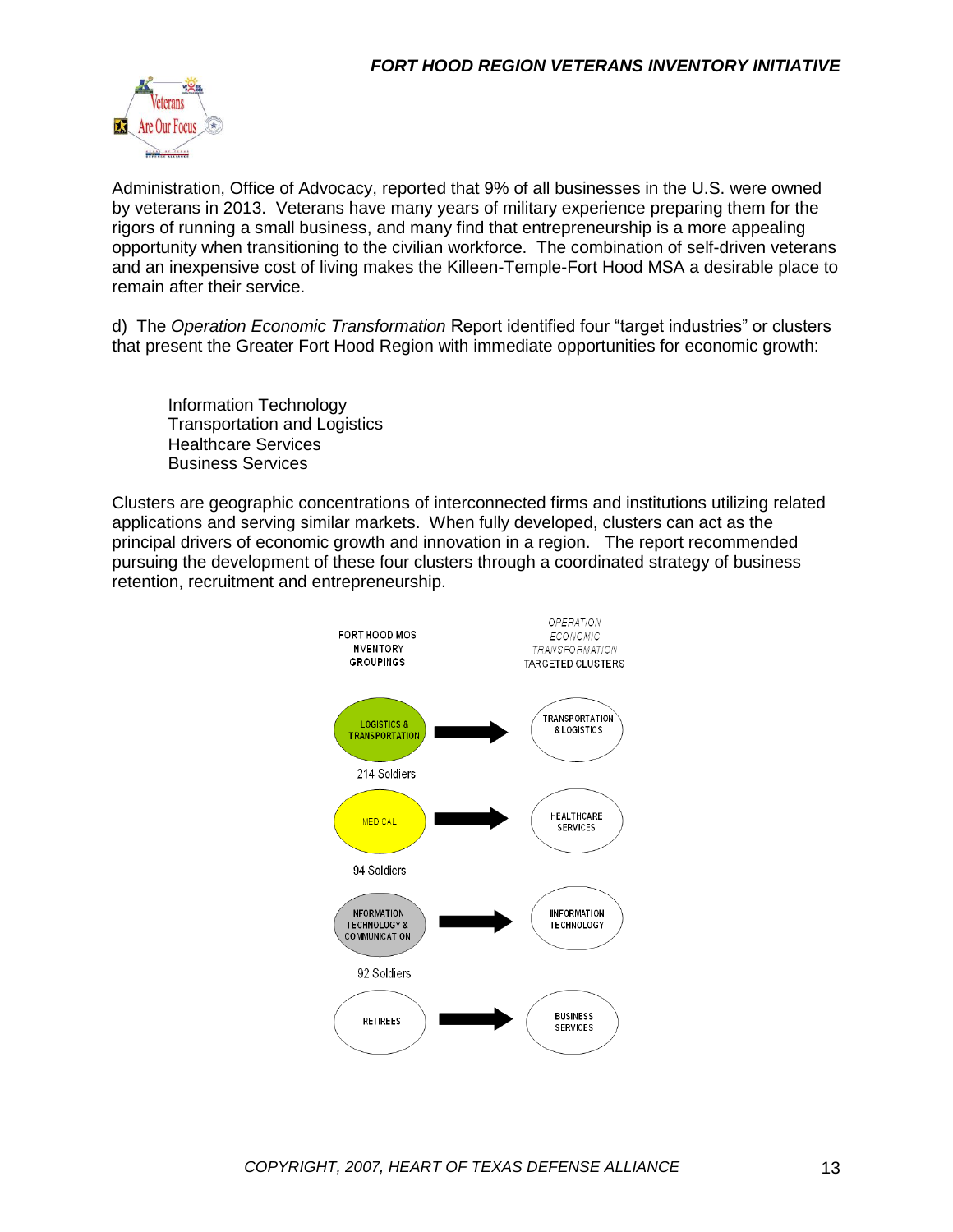

When separating the respondents into major MOS categories, there is a strong correlation between the numbers of separating Soldiers with those skills and the target clusters in the Operation Economic Transformation Report as shown in the chart above. In addition, because Officers and Non-Commissioned Officers eligible to retire have spent many years of their military career in leadership positions and are graduates of an Army Professional Education system, they have acquired many skills in Management and Administrative roles. This training and experience, regardless of their MOS, would directly correspond with the Business Services cluster.

#### **F. REASONS FOR REMAINING IN THE MSA:**

1. In 2013, the survey was revised to gain more clarity on the Quality of Life factors cited by separating Soldiers that impact their decision to remain in Central Texas or go elsewhere after their service ends. The majority of those completing the survey identifying they were staying locally, said it was due to the MSA quality of life, while two other large groups were staying due to their spouse being employed locally, or the Soldier's intent for completion of their education. With the addition of Texas A&M-Central Texas to the MSA, the Soldiers and their spouses now have the opportunity to complete their baccalaureate or master's degree while remaining in an area with a lower cost of living compared to other areas with universities.



# **Reasons for Remaining Inside the MSA** 3rd Quarter FY 2016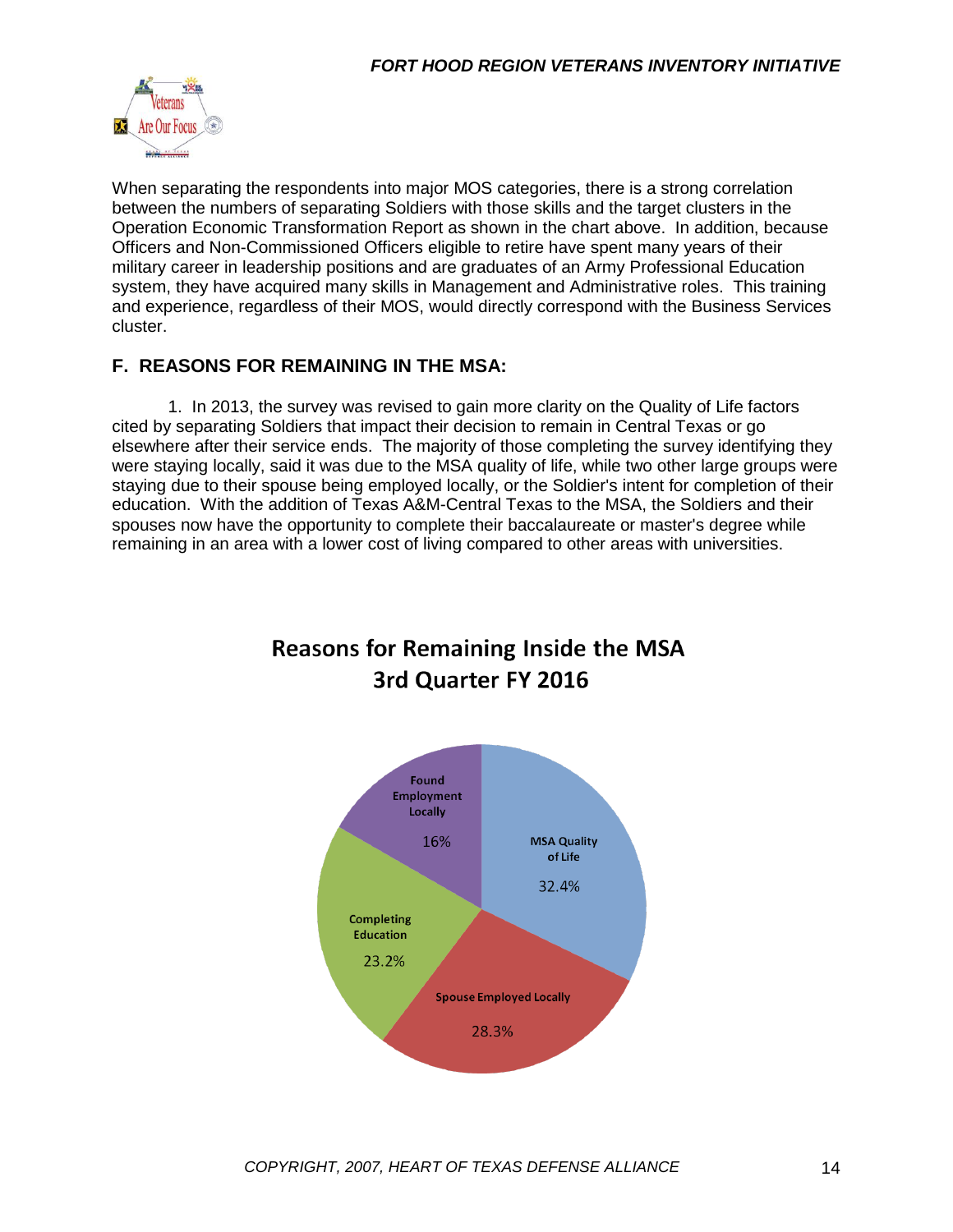

2. The graph below addresses the reasons for those service members not staying in the MSA after separation. The majority of those choosing to live outside of the MSA after separation mainly wanted to return to their home of record, while the second largest group stated that seeking employment elsewhere was their primary reason. These have been the top two reasons for the past eight quarters. While returning to home of record is not something that can be improved for the area, available and desirable employment and the perception of the MSA quality of life are areas that can be improved.





**G. EDUCATION LEVEL OF THOSE REMAINING IN THE REGION:** Respondents are asked to provide their highest level of educational attainment. For this quarter, 334 of 414 (81%) percent of the respondents who intend to remain in the region have some level of postsecondary education:

- 1. Some College 203 (49%)
- 2. Associates Degree 50 (12.1%)
- 3. Baccalaureate Degree 63 (15.2%)
- 4. Masters/PhD Degree 18 (4.3%)

The data from over 38,000 Soldiers separating during the last eight years indicates that for those Soldiers who intend to remain in the Killeen-Temple-Fort Hood MSA (both retirement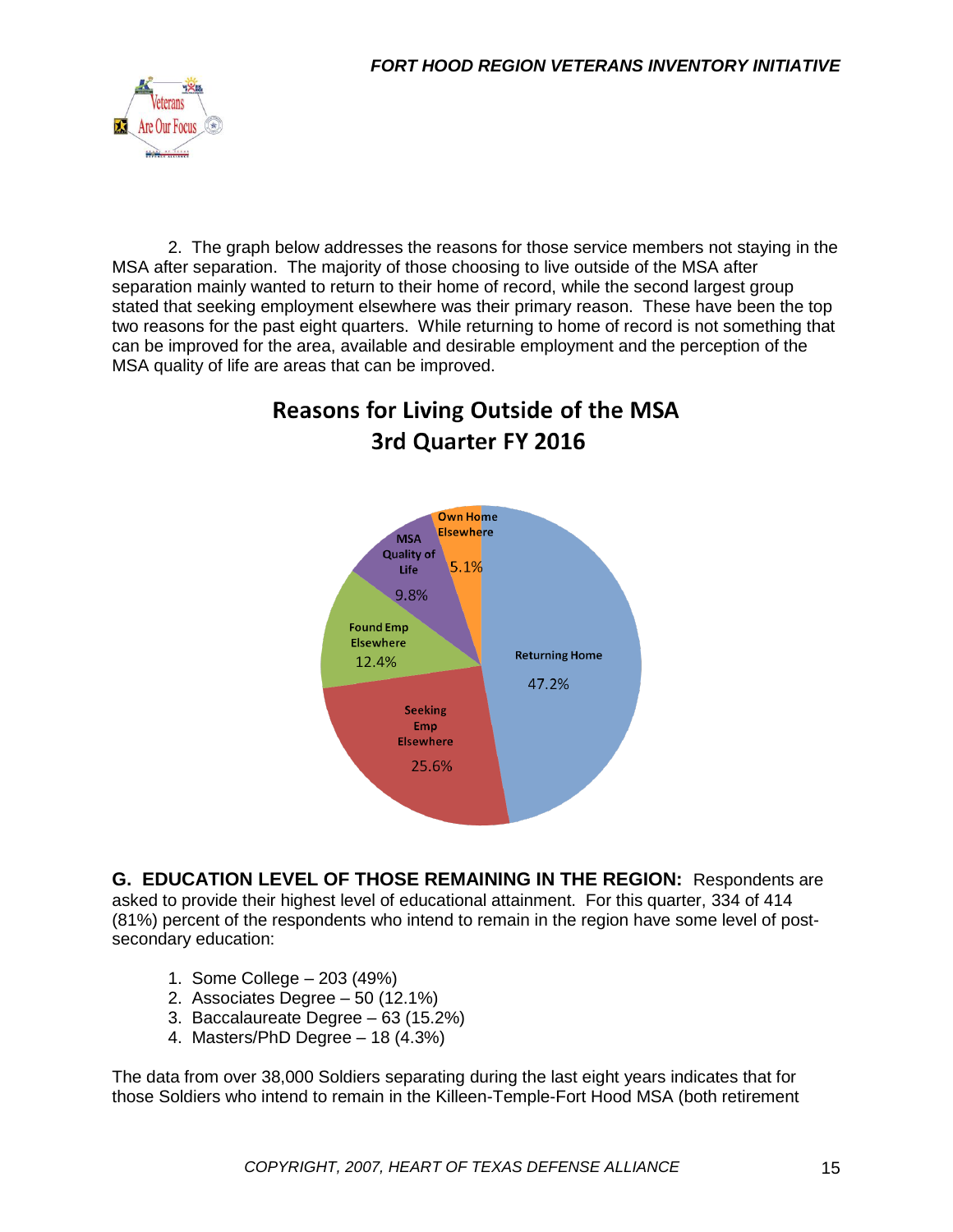

eligible and non-retirement eligible), educational attainment for those completing their Masters or PhD has increased as indicated in the graph below. This could be a direct result of the availability of upper level universities in the area, especially with the addition of TAMU-CT. This data is further affirmation that those Soldiers leaving the service provide a large amount of highly educated potential employees for the area.



# **Educational Attainment % of Those** Intending to Stay in MSA

Anecdotally, businesses indicate they want to hire veterans. Educational attainment is a key variable in that process given the current national unemployment rate. With the sluggish job market and the extra benefits of health care, tuition assistance, and housing and food allowances while in the service, the military remains a favorable career choice. However, with the downsizing of troop levels, the standards of recruiting continue to be more stringent, so candidates applying with a GED are often turned away and encouraged to complete at least 15 college credits before re-applying, which guarantees a more educated group of veterans<sup>3</sup>. When taking into account that Central Texas offers a low cost of living, has several post secondary educational institutions within the Killeen-Temple-Fort Hood MSA where Soldiers are able to complete their degrees, and the fact that a large percent of Soldiers separating from the service desire to remain in the area, the Killeen-Temple-Fort Hood MSA is becoming a very desirable region for potential business partners to relocate to the area. This opportunity may also motivate many other Soldiers who have started their degree as indicated in the above graph to complete their education through the use of their Post 9/11 GI Bill benefits, with the potential of a job in the area after leaving the service.

Perceptions versus reality: As 98% percent of Fort Hood Soldiers reside on-post or within 10 miles of the Fort Hood main gate in the communities of Central Texas, the survey choices reflect their perceptions of areas where improvements might further influence their decision to remain in the region when their military service ends. As Operation Economic Transformation points out, "Economic development planning that is responsive to new opportunities…

 3 Annalyn Kurtz, Getting Into the Military is Getting Tougher,

http://money.cnn.com/2013/05/15/news/economy/military-recruiting/, 15 May 2013.